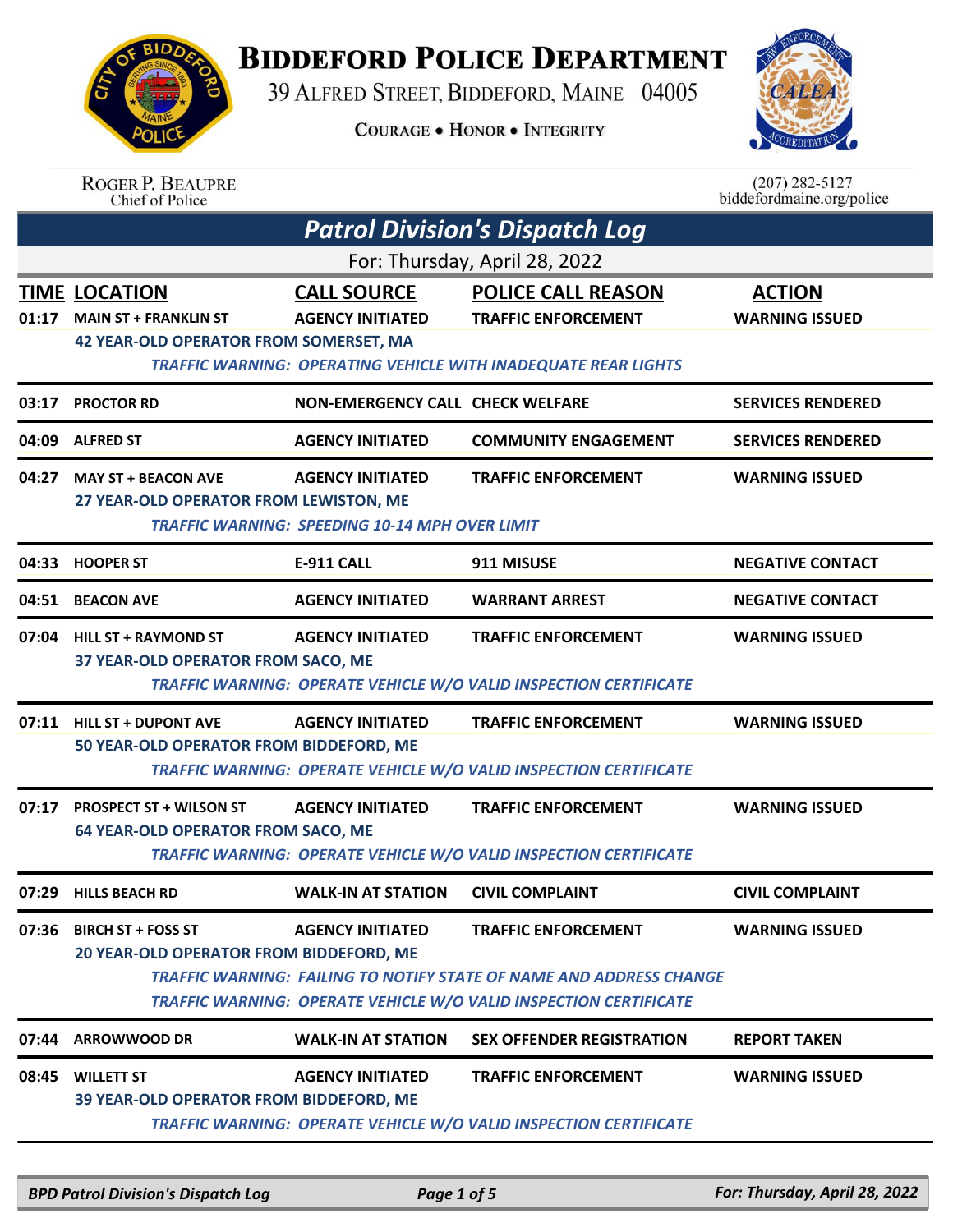| 08:48         | <b>TIME LOCATION</b><br><b>MAIN ST</b>                                                                                                                                                                                                                                                                                                                                          | <b>CALL SOURCE</b><br><b>AGENCY INITIATED</b>                                  | <b>POLICE CALL REASON</b><br><b>COMMUNITY ENGAGEMENT</b>                                        | <b>ACTION</b><br><b>NO VIOLATION</b> |  |
|---------------|---------------------------------------------------------------------------------------------------------------------------------------------------------------------------------------------------------------------------------------------------------------------------------------------------------------------------------------------------------------------------------|--------------------------------------------------------------------------------|-------------------------------------------------------------------------------------------------|--------------------------------------|--|
| 08:51         | <b>ACORN ST + MIDDLE ST</b><br><b>46 YEAR-OLD OPERATOR FROM BIDDEFORD, ME</b>                                                                                                                                                                                                                                                                                                   | <b>AGENCY INITIATED</b>                                                        | <b>TRAFFIC ENFORCEMENT</b><br>TRAFFIC WARNING: OPERATE VEHICLE W/O VALID INSPECTION CERTIFICATE | <b>WARNING ISSUED</b>                |  |
| 09:08         | <b>DRAPEAU ST</b><br>25 YEAR-OLD OPERATOR FROM BIDDEFORD, ME                                                                                                                                                                                                                                                                                                                    | <b>AGENCY INITIATED</b><br><b>TRAFFIC WARNING: FAILURE TO REGISTER VEHICLE</b> | <b>TRAFFIC ENFORCEMENT</b>                                                                      | <b>WARNING ISSUED</b>                |  |
|               | 09:14 LANDRY ST                                                                                                                                                                                                                                                                                                                                                                 | <b>E-911 CALL</b>                                                              | 911 MISUSE                                                                                      | <b>SERVICES RENDERED</b>             |  |
| 09:17 HILL ST |                                                                                                                                                                                                                                                                                                                                                                                 | <b>AGENCY INITIATED</b>                                                        | <b>COMMUNITY ENGAGEMENT</b>                                                                     | <b>SERVICES RENDERED</b>             |  |
| 09:20         | <b>MAIN ST + FOSS ST</b><br>54 YEAR-OLD OPERATOR FROM BIDDEFORD, ME                                                                                                                                                                                                                                                                                                             | <b>AGENCY INITIATED</b>                                                        | <b>TRAFFIC ENFORCEMENT</b><br>TRAFFIC WARNING: OPERATE VEHICLE W/O VALID INSPECTION CERTIFICATE | <b>WARNING ISSUED</b>                |  |
|               | 09:22 BEACH HOUSE LN                                                                                                                                                                                                                                                                                                                                                            | <b>AGENCY INITIATED</b>                                                        | <b>COMMUNITY ENGAGEMENT</b>                                                                     | <b>NO VIOLATION</b>                  |  |
| 09:34         | <b>GRAYSON ST + LAVOIE AVE</b><br>24 YEAR-OLD OPERATOR FROM BIDDEFORD, ME                                                                                                                                                                                                                                                                                                       | <b>AGENCY INITIATED</b>                                                        | <b>TRAFFIC ENFORCEMENT</b><br>TRAFFIC WARNING: OPERATE VEHICLE W/O VALID INSPECTION CERTIFICATE | <b>WARNING ISSUED</b>                |  |
| 09:35         | <b>LINCOLN ST</b>                                                                                                                                                                                                                                                                                                                                                               | <b>AGENCY INITIATED</b>                                                        | <b>OUT FOR FOLLOW UP</b>                                                                        | <b>SERVICES RENDERED</b>             |  |
| 09:40         | <b>WASHINGTON ST</b>                                                                                                                                                                                                                                                                                                                                                            | <b>NON-EMERGENCY CALL PAPERWORK</b>                                            |                                                                                                 | <b>PAPERWORK SERVED</b>              |  |
| 09:55         | <b>WILSON ST</b>                                                                                                                                                                                                                                                                                                                                                                | <b>NON-EMERGENCY CALL CHECK WELFARE</b>                                        |                                                                                                 | <b>SERVICES RENDERED</b>             |  |
|               | 10:11 POOL ST                                                                                                                                                                                                                                                                                                                                                                   | <b>AGENCY INITIATED</b>                                                        | <b>ANIMAL COMPLAINT</b>                                                                         | <b>NEGATIVE CONTACT</b>              |  |
|               | 10:19 POOL ST + BLANDINGS WAY<br><b>WARNING ISSUED</b><br><b>AGENCY INITIATED</b><br><b>TRAFFIC ENFORCEMENT</b><br>61 YEAR-OLD OPERATOR FROM WESTFORD, MA<br><b>TRAFFIC WARNING: SPEEDING 10-14 MPH OVER LIMIT</b>                                                                                                                                                              |                                                                                |                                                                                                 |                                      |  |
|               | 10:19 POOL ST                                                                                                                                                                                                                                                                                                                                                                   | <b>AGENCY INITIATED</b>                                                        | <b>ANIMAL COMPLAINT</b>                                                                         | <b>NEGATIVE CONTACT</b>              |  |
|               | 10:23 ELM ST                                                                                                                                                                                                                                                                                                                                                                    | <b>NON-EMERGENCY CALL CHECK WELFARE</b>                                        |                                                                                                 | <b>SERVICES RENDERED</b>             |  |
| 10:27         | <b>HILL ST + HARRISON AVE</b><br><b>AGENCY INITIATED</b><br><b>VSAC ISSUED</b><br><b>TRAFFIC ENFORCEMENT</b><br><b>62 YEAR-OLD OPERATOR FROM PORTLAND, ME</b><br>TRAFFIC CITATION: OPER. MV W/ EXPIRED MAINE LICENSE < OR = 90 DAYS<br>TRAFFIC WARNING: FAILING TO NOTIFY STATE OF NAME AND ADDRESS CHANGE<br>TRAFFIC WARNING: OPERATE VEHICLE W/O VALID INSPECTION CERTIFICATE |                                                                                |                                                                                                 |                                      |  |
|               | 10:30 HILL ST                                                                                                                                                                                                                                                                                                                                                                   | <b>AGENCY INITIATED</b>                                                        | <b>ANIMAL COMPLAINT</b>                                                                         | <b>SERVICES RENDERED</b>             |  |
|               | 10:39 HILL ST                                                                                                                                                                                                                                                                                                                                                                   | <b>AGENCY INITIATED</b>                                                        | <b>ANIMAL COMPLAINT</b>                                                                         | <b>SERVICES RENDERED</b>             |  |
|               | 10:41 HILL ST                                                                                                                                                                                                                                                                                                                                                                   | <b>AGENCY INITIATED</b>                                                        | <b>COMMUNITY ENGAGEMENT</b>                                                                     | <b>SERVICES RENDERED</b>             |  |
|               | 10:48 ELM ST                                                                                                                                                                                                                                                                                                                                                                    | <b>WALK-IN AT STATION</b>                                                      | <b>FRAUD / SCAM</b>                                                                             | <b>SERVICES RENDERED</b>             |  |
|               | 10:55 HILL ST                                                                                                                                                                                                                                                                                                                                                                   | <b>AGENCY INITIATED</b>                                                        | <b>ANIMAL COMPLAINT</b>                                                                         | <b>NEGATIVE CONTACT</b>              |  |

*BPD Patrol Division's Dispatch Log Page 2 of 5 For: Thursday, April 28, 2022*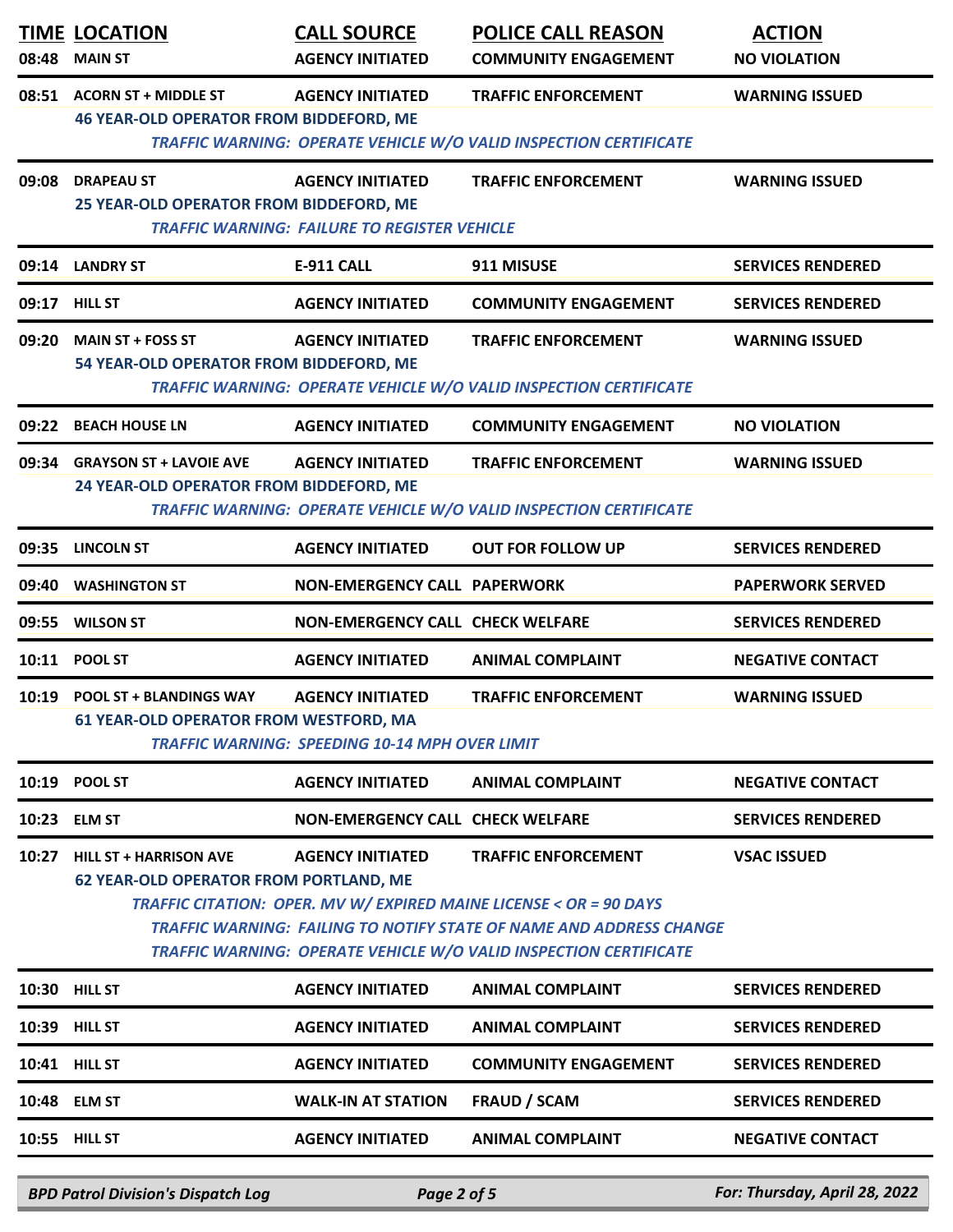|                                                                                                                                                                                                                     | <b>TIME LOCATION</b><br>11:02 HILL ST                                                                               | <b>CALL SOURCE</b><br><b>AGENCY INITIATED</b>                                    | <b>POLICE CALL REASON</b><br><b>ANIMAL COMPLAINT</b>                                                   | <b>ACTION</b><br><b>NEGATIVE CONTACT</b> |
|---------------------------------------------------------------------------------------------------------------------------------------------------------------------------------------------------------------------|---------------------------------------------------------------------------------------------------------------------|----------------------------------------------------------------------------------|--------------------------------------------------------------------------------------------------------|------------------------------------------|
|                                                                                                                                                                                                                     | 11:15 HARRISON AVE                                                                                                  | <b>AGENCY INITIATED</b>                                                          | <b>ANIMAL COMPLAINT</b>                                                                                | <b>DISPATCH HANDLED</b>                  |
|                                                                                                                                                                                                                     | 11:22 SOUTH ST                                                                                                      | <b>OTHER</b>                                                                     | <b>ARTICLES LOST/FOUND</b>                                                                             | <b>REPORT TAKEN</b>                      |
|                                                                                                                                                                                                                     | 11:23 HARRISON AVE                                                                                                  | <b>AGENCY INITIATED</b>                                                          | <b>ANIMAL COMPLAINT</b>                                                                                | <b>NEGATIVE CONTACT</b>                  |
|                                                                                                                                                                                                                     | 11:24 GREEN ST                                                                                                      | <b>WALK-IN AT STATION</b>                                                        | <b>WRIT</b>                                                                                            | <b>REPORT TAKEN</b>                      |
|                                                                                                                                                                                                                     | 11:54 MAPLEWOOD AVE                                                                                                 | <b>AGENCY INITIATED</b>                                                          | <b>SEX OFFENSES</b>                                                                                    | <b>REPORT TAKEN</b>                      |
|                                                                                                                                                                                                                     | 12:00 ELM ST<br>32 YEAR-OLD OPERATOR FROM SCARBOROUGH, ME                                                           | <b>AGENCY INITIATED</b><br><b>TRAFFIC CITATION: FAILURE TO REGISTER VEHICLE</b>  | <b>TRAFFIC ENFORCEMENT</b>                                                                             | <b>VSAC ISSUED</b>                       |
| 12:18                                                                                                                                                                                                               | <b>GRAHAM ST</b>                                                                                                    | <b>NON-EMERGENCY CALL SUSPICION</b>                                              |                                                                                                        | <b>REPORT TAKEN</b>                      |
|                                                                                                                                                                                                                     | 12:24 MASON ST                                                                                                      | <b>AGENCY INITIATED</b>                                                          | <b>CIVIL COMPLAINT</b>                                                                                 | <b>CIVIL COMPLAINT</b>                   |
| 12:26 POMERLEAU ST<br>NON-EMERGENCY CALL VIOL OF BAIL CONDITIONS<br><b>SUMMONS ISSUED</b><br>DEFENDANT: DANIELLE RENEE TOCHER  AGE: 28  RESIDENT OF: BIDDEFORD, ME<br><b>CHARGE: VIOLATING CONDITION OF RELEASE</b> |                                                                                                                     |                                                                                  |                                                                                                        |                                          |
|                                                                                                                                                                                                                     | 12:32 HILLS BEACH RD                                                                                                | <b>RADIO</b>                                                                     | <b>CIVIL COMPLAINT</b>                                                                                 | <b>SERVICES RENDERED</b>                 |
|                                                                                                                                                                                                                     | 12:32 ELM ST                                                                                                        | <b>WALK-IN AT STATION</b>                                                        | <b>CIVIL COMPLAINT</b>                                                                                 | <b>SERVICES RENDERED</b>                 |
|                                                                                                                                                                                                                     | 12:40 ELM ST<br>32 YEAR-OLD OPERATOR FROM SACO, ME                                                                  | <b>AGENCY INITIATED</b>                                                          | <b>TRAFFIC ENFORCEMENT</b><br>TRAFFIC WARNING: OPERATE VEHICLE W/O VALID INSPECTION CERTIFICATE        | <b>WARNING ISSUED</b>                    |
|                                                                                                                                                                                                                     | 12:57 HEDLEY REYNOLDS WAY                                                                                           | NON-EMERGENCY CALL FRAUD / SCAM                                                  |                                                                                                        | <b>REPORT TAKEN</b>                      |
| 12:57                                                                                                                                                                                                               | <b>GRANITE ST</b>                                                                                                   | <b>NON-EMERGENCY CALL ASSIST: MEDICAL</b>                                        |                                                                                                        | <b>TRANSPORT TO HOSPITAL</b>             |
| 13:06                                                                                                                                                                                                               | <b>ALFRED ST</b>                                                                                                    | <b>WALK-IN AT STATION</b>                                                        | <b>OUT FOR FOLLOW UP</b>                                                                               | <b>SERVICES RENDERED</b>                 |
| 13:13                                                                                                                                                                                                               | <b>WESTLAND AVE</b>                                                                                                 | <b>AGENCY INITIATED</b>                                                          | <b>ANIMAL COMPLAINT</b>                                                                                | <b>WARNING ISSUED</b>                    |
|                                                                                                                                                                                                                     | 13:13 JUDGE ST + CLIFFORD ST<br><b>CHARGE: ALLOWING DOG TO BE AT LARGE</b><br><b>CHARGE: KEEPING UNLICENSED DOG</b> | <b>E-911 CALL</b>                                                                | <b>ANIMAL COMPLAINT</b><br>DEFENDANT: CIVIL VIOLATION BY A FEMALE  AGE: 25  RESIDENT OF: BIDDEFORD, ME | <b>SUMMONS ISSUED</b>                    |
| 13:37                                                                                                                                                                                                               | <b>SOUTH ST + PINNACLE LN</b>                                                                                       | <b>RADIO</b>                                                                     | <b>VEHICLE CRASH - POLICE ONLY</b>                                                                     | <b>STATE FORM TAKEN</b>                  |
| 13:46                                                                                                                                                                                                               | <b>HILL ST</b><br>35 YEAR-OLD OPERATOR FROM BIDDEFORD, ME                                                           | <b>AGENCY INITIATED</b><br><b>TRAFFIC WARNING: SPEEDING 10-14 MPH OVER LIMIT</b> | <b>TRAFFIC ENFORCEMENT</b>                                                                             | <b>WARNING ISSUED</b>                    |
| 13:53                                                                                                                                                                                                               | <b>WILSON ST</b>                                                                                                    | <b>AGENCY INITIATED</b>                                                          | <b>ANIMAL COMPLAINT</b>                                                                                | <b>SERVICES RENDERED</b>                 |
| 14:03                                                                                                                                                                                                               | <b>HERRING AVE</b>                                                                                                  | <b>AGENCY INITIATED</b>                                                          | <b>ANIMAL COMPLAINT</b>                                                                                | <b>SERVICES RENDERED</b>                 |
| 14:09                                                                                                                                                                                                               | <b>GRAHAM ST</b>                                                                                                    | <b>AGENCY INITIATED</b>                                                          | <b>ANIMAL COMPLAINT</b>                                                                                | <b>SERVICES RENDERED</b>                 |
|                                                                                                                                                                                                                     | <b>BPD Patrol Division's Dispatch Log</b>                                                                           | Page 3 of 5                                                                      |                                                                                                        | For: Thursday, April 28, 2022            |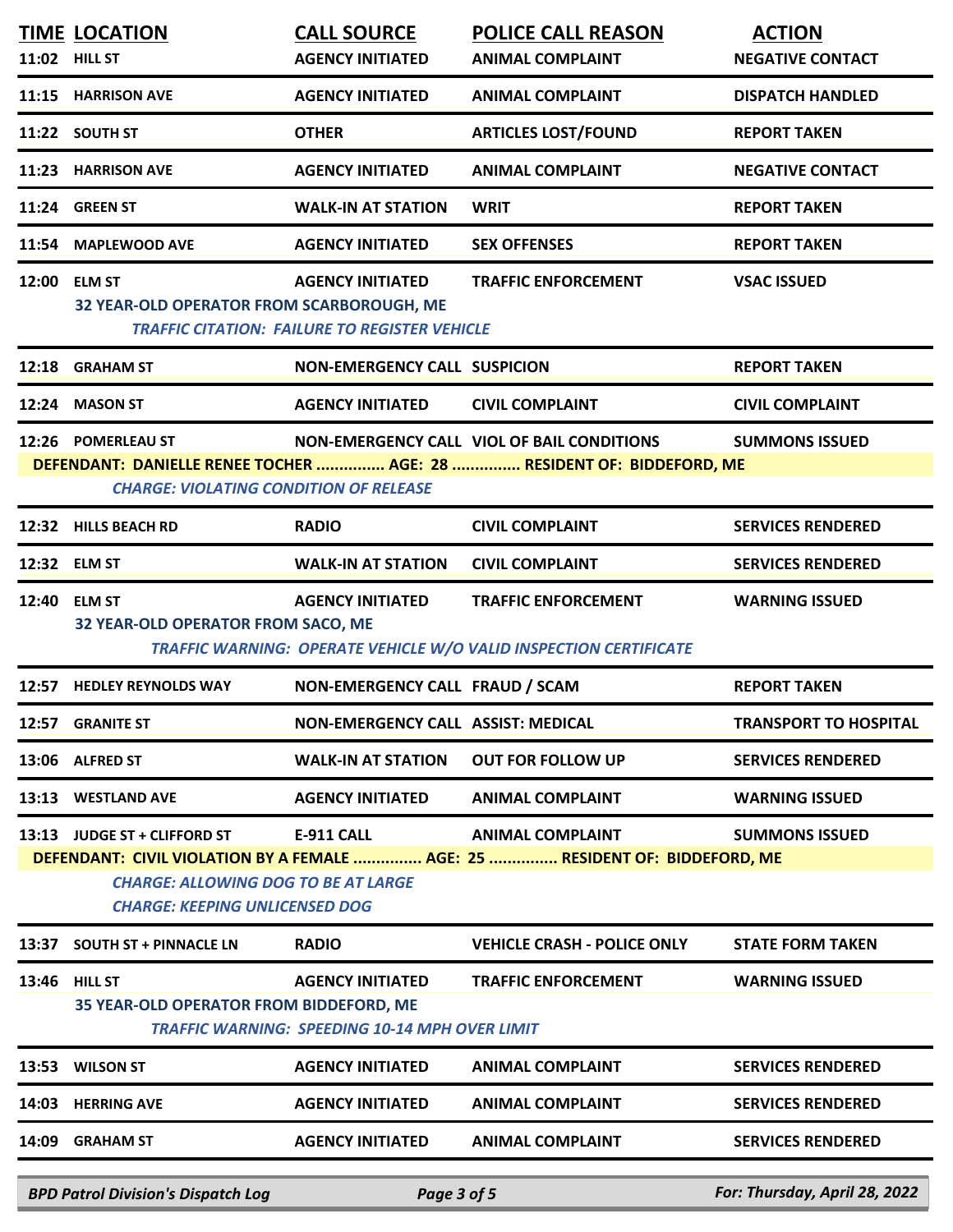|       | <b>TIME LOCATION</b><br>14:15 GUINEA RD | <b>CALL SOURCE</b><br><b>WALK-IN AT STATION</b> | <b>POLICE CALL REASON</b><br><b>HARASSMENT</b>                                                         | <b>ACTION</b><br><b>SERVICES RENDERED</b> |
|-------|-----------------------------------------|-------------------------------------------------|--------------------------------------------------------------------------------------------------------|-------------------------------------------|
|       | 14:27 SOUTHGATE AVE                     | <b>AGENCY INITIATED</b>                         | <b>ANIMAL COMPLAINT</b>                                                                                | <b>SERVICES RENDERED</b>                  |
|       | 14:30 CHERRYFIELD AVE                   | <b>WALK-IN AT STATION</b>                       | <b>FRAUD / SCAM</b>                                                                                    | <b>REPORT TAKEN</b>                       |
|       | <b>14:32 SOUTHGATE AVE</b>              | <b>AGENCY INITIATED</b>                         | <b>ANIMAL COMPLAINT</b>                                                                                | <b>NEGATIVE CONTACT</b>                   |
| 14:33 | <b>MARINER WAY</b>                      | NON-EMERGENCY CALL OUT FOR FOLLOW UP            |                                                                                                        | <b>SERVICES RENDERED</b>                  |
|       | 14:41 HAROLD AVE                        | <b>AGENCY INITIATED</b>                         | <b>ANIMAL COMPLAINT</b><br>DEFENDANT: CIVIL VIOLATION BY A FEMALE  AGE: 36  RESIDENT OF: BIDDEFORD, ME | <b>SUMMONS ISSUED</b>                     |
|       | <b>CHARGE: KEEPING UNLICENSED DOG</b>   |                                                 |                                                                                                        |                                           |
|       | 14:42 POOL ST                           | <b>AGENCY INITIATED</b>                         | <b>DRUG PICK UP</b>                                                                                    | <b>SERVICES RENDERED</b>                  |
|       | 14:46 SULLIVAN ST                       | <b>AGENCY INITIATED</b>                         | <b>OUT FOR FOLLOW UP</b>                                                                               | <b>NEGATIVE CONTACT</b>                   |
|       | 14:48 BRADBURY ST                       |                                                 | NON-EMERGENCY CALL COMMUNITY ENGAGEMENT                                                                | <b>SERVICES RENDERED</b>                  |
|       | 15:15 ALFRED ST                         | <b>WALK-IN AT STATION</b>                       | <b>ARTICLES LOST/FOUND</b>                                                                             | <b>REPORT TAKEN</b>                       |
|       | 15:22 ELM ST                            | <b>E-911 CALL</b>                               | 911 MISUSE                                                                                             | <b>SERVICES RENDERED</b>                  |
|       | 15:26 ALFRED ST                         | <b>WALK-IN AT STATION</b>                       | <b>ASSIST CITIZEN</b>                                                                                  | <b>SERVICES RENDERED</b>                  |
|       | 15:29 ELM ST                            | NON-EMERGENCY CALL SHOPLIFTING                  |                                                                                                        | <b>REPORT TAKEN</b>                       |
|       | 16:07 ELM ST                            | NON-EMERGENCY CALL ASSIST OTHER AGENCY          |                                                                                                        | <b>SERVICES RENDERED</b>                  |
|       | 16:24 ALFRED ST                         | <b>WALK-IN AT STATION</b>                       | <b>PAPERWORK</b>                                                                                       | <b>SERVICES RENDERED</b>                  |
|       | 16:28 ALFRED ST + EDWARDS AVE           |                                                 | NON-EMERGENCY CALL VEHICLE CRASH - POLICE ONLY                                                         | <b>SERVICES RENDERED</b>                  |
|       | 16:31 ALFRED ST + EDWARDS AVE           | <b>E-911 CALL</b>                               | <b>VEHICLE CRASH - POLICE ONLY</b>                                                                     | <b>STATE FORM TAKEN</b>                   |
| 16:39 | <b>MAIN ST</b>                          | <b>NON-EMERGENCY CALL ROAD HAZARD</b>           |                                                                                                        | <b>SERVICES RENDERED</b>                  |
|       | 16:42 ELM ST                            |                                                 | NON-EMERGENCY CALL ARTICLES LOST/FOUND                                                                 | <b>REPORT TAKEN</b>                       |
| 16:49 | <b>ALFRED ST</b>                        | <b>WALK-IN AT STATION</b>                       | <b>PAPERWORK</b>                                                                                       | <b>REFERRED OTHER AGENCY</b>              |
|       | 17:23 LEON ST                           | <b>NON-EMERGENCY CALL CHECK WELFARE</b>         |                                                                                                        | <b>SERVICES RENDERED</b>                  |
|       | 17:41 WEST ST                           | <b>AGENCY INITIATED</b>                         | <b>PAPERWORK</b>                                                                                       | <b>PAPERWORK SERVED</b>                   |
|       | 17:54 MARINER WAY                       |                                                 | NON-EMERGENCY CALL VEHICLE CRASH - POLICE ONLY                                                         | <b>SERVICES RENDERED</b>                  |
|       | 17:55 WESTERN AVE                       | <b>NON-EMERGENCY CALL SUSPICION</b>             |                                                                                                        | <b>SERVICES RENDERED</b>                  |
|       | 18:21 ALFRED ST                         | <b>WALK-IN AT STATION</b>                       | <b>ASSIST CITIZEN</b>                                                                                  | <b>SERVICES RENDERED</b>                  |
|       | 18:32 PAUL ST + GRANITE ST              | <b>NON-EMERGENCY CALL PARKING COMPLAINT</b>     |                                                                                                        | <b>PARKING TICKET ISSUED</b>              |
|       | <b>18:35 WENTWORTH ST</b>               | NON-EMERGENCY CALL DISTURBANCE / NOISE          |                                                                                                        | <b>NEGATIVE CONTACT</b>                   |